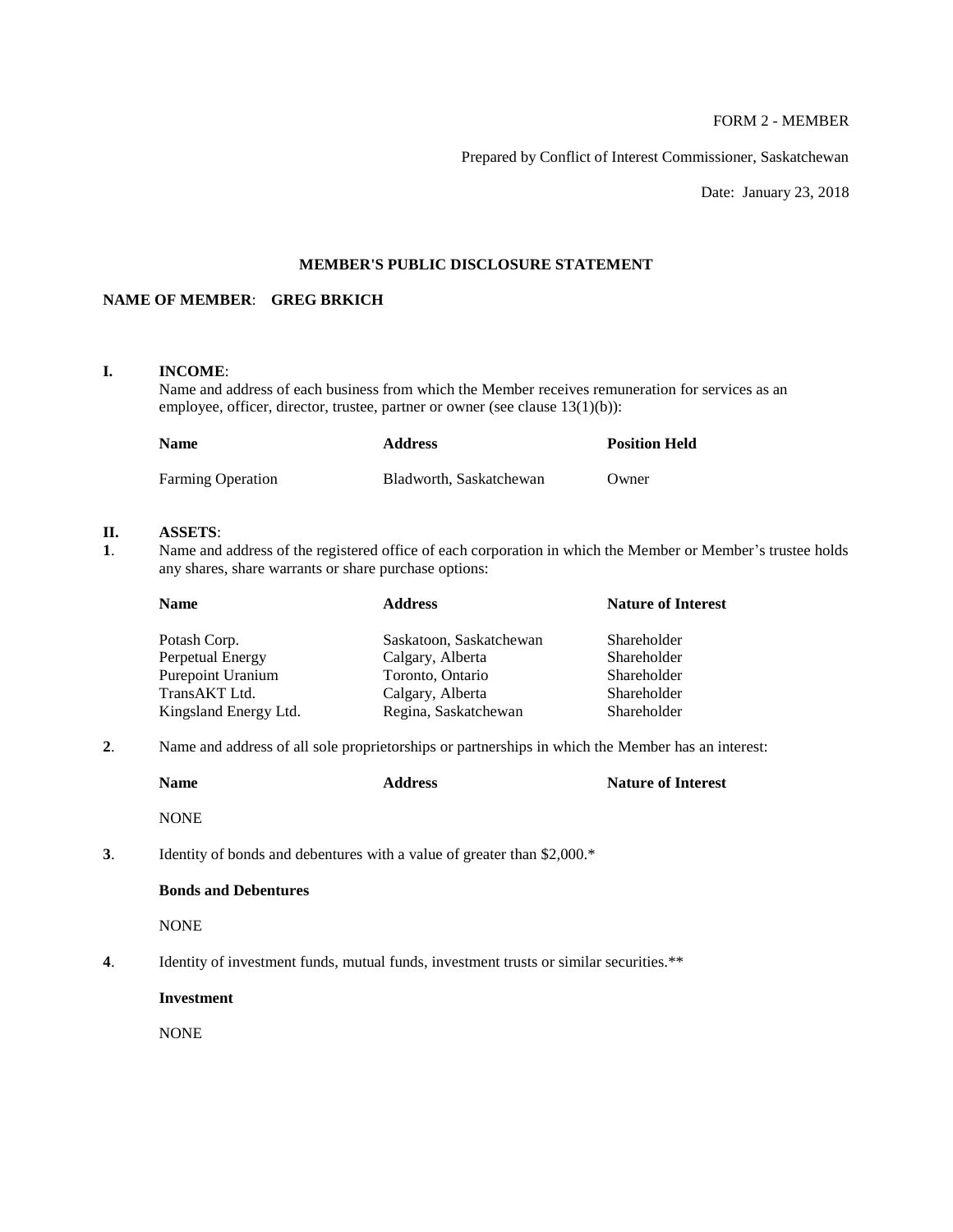**5**. Municipal address or legal description of any real property, inside or outside Saskatchewan, that the Member has any interest in or title or right to:

| <b>Address or Legal Description</b>            | <b>Nature of Interest</b> |  |
|------------------------------------------------|---------------------------|--|
| Personal Residence                             | Owner                     |  |
| W 1/2 of 9-28-2 W 3rd                          | Owner                     |  |
| E 1/2 of 14-28-2 W 3rd                         | Owner                     |  |
| NE <sup>1/4</sup> of 11-28-2 W 3 <sup>rd</sup> | Owner                     |  |
| SW 1/4 of 13-28-2 W 3rd                        | Owner                     |  |
| SE 1/4 of 13-28-2 W 3rd                        | Owner                     |  |
| SE 1/4 of 12-28-2 W 3rd                        | Owner                     |  |
| E 1/2 of 15-28-2 W $3^{\text{rd}}$             | Owner                     |  |
| W $\frac{1}{2}$ of 16-28-2 W 3 <sup>rd</sup>   | Owner                     |  |

### **III. GOVERNMENT CONTRACTS**

Identity and extent of the Member's participation in any Government contract as defined in Section 15 of *The Members' Conflict of Interest Act*:

| <b>Description of Contract</b> | <b>Nature of Interest</b> |
|--------------------------------|---------------------------|
|--------------------------------|---------------------------|

**NONE** 

### **IV. GIFTS AND BENEFITS**:

Identity and the extent of any gift or personal benefit received by the Member and mentioned in a disclosure statement filed pursuant to subsection 7(3) of *The Members' Conflict of Interest Act*:

| <b>Identity</b>                | <b>Extent</b> |
|--------------------------------|---------------|
| City of Regina: parking permit | \$100         |

# **V. OTHER**

**1**. The identity of any grant or subsidy from the Crown that was received by the Member or any other business listed in paragraph  $II(1)$ \*\*\*.

**Identity Extent**

NONE

**2**. Name and address of each corporation, organization or association of which the Member is an officer or director:

**Name Address Position**

**NONE**